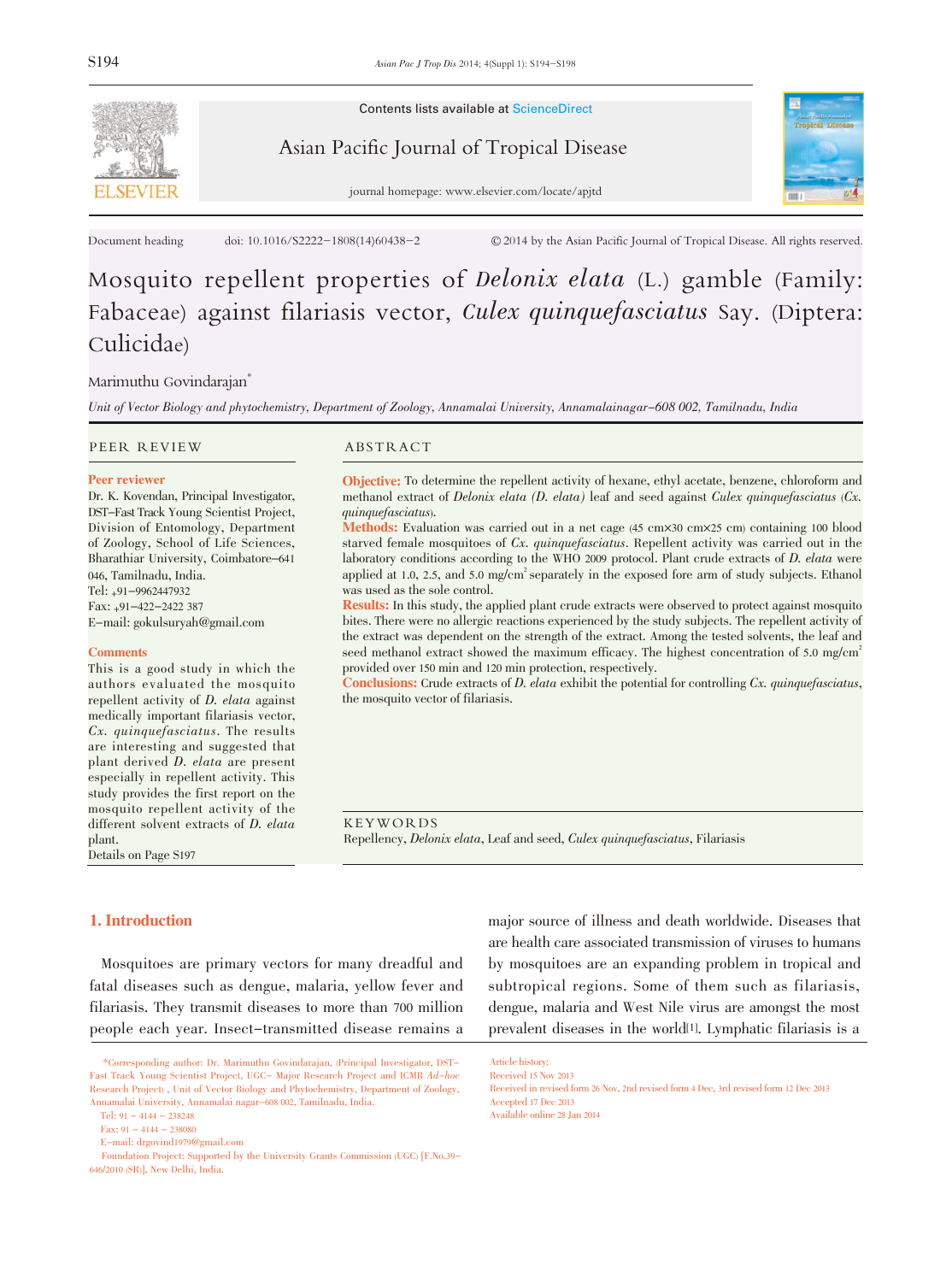mosquito-borne disease caused by mosquito-transmitted filarial nematodes, including Wuchereria bancrofti (W. bancrofti) and Brugia malayi. Culex quinquefasciatus  $(Cx)$ . quinquefasciatus) is the main vector for lymphatic filariasis. Around 120 million people infected worldwide and 44 million people have common chronic clinical manifestation. According to WHO[2], about 90 million people worldwide are infected with  $W$ . *bancrofti*, the lymphatic dwelling parasite, and ten times more people are at the risk of being infected. In India alone, 25 million people harbor microfilaria and 19 million people suffer from filarial disease manifestations[3]. Insect pests have mainly been controlled with synthetic insecticides in the last 50 years. However, one major drawback with the use of they chemical insecticides is that they are non-selective and could be harmful to other organisms in the environment[4]. Plant products have been used traditionally by human communities in many parts of the world against vectors and many species of insects. The phytochemicals derived from plant sources can act as larvicides, insect growth regulators and repellents[5].

The author[6] previously reported that the leaf methanol, benzene, and acetone extracts of Cassia fistula were studied for the larvicidal, ovicidal, and repellent activities against Aedes aegypti (Ae. aegypti). Baba et al.[7] have screened the phytochemicals and compared their mosquito repellent activities of essential oils from Hyptis spicigera, Striga hermonthica and Ocimum basilicum (Basil) against Anopheles gambiae and Cx. quinquefasciatus under laboratory conditions[7]. Swathi et al.[8] have evaluated ethanolic extracts of Datura stramonium leaves for larvicidal and mosquito repellent activities against Ae. aegypti, Anopheles stephensi (An. stephensi) and Cx. quinquefasciatus. The larvicidal efficacy of different solvent leaf extracts of Ervatamia coronaria and Caesalpinia pulcherrima against Anopheles subpictus and Culex tritaeniorhynchus[9] has been studied. Phasomkusolsil and Soonwera[10] showed the repellency of seven essential oils to female Ae. aegypti, Anopheles dirus and Cx. quinque fasciatus. Govindarajan et al.<sup>[11]</sup> have assessed the larvicidal and ovicidal potential of the crude hexane, benzene, chloroform, ethyl acetate, and methanol solvent extracts from the medicinal plant Delonix elata (D. elata) against two medically important vectors. They have further reported on the toxicity of mosquito larvicidal activity of leaf essential oil and their major chemical constituents from Mentha spicata against Cx. quinquefasciatus, Ae. aegypti, and An. stephensi[12]. As far as the author's literature survey could ascertain, no information was available on the repellent activity of the experimental plant species given here against Cx. quinque fasciatus. Therefore, the aim of this study was to investigate the mosquito repellent activity activities of the different solvent extracts of D. elata plant species from Tamilnadu, India. This is the first report on the mosquito repellent activity of the solvent extracts of selected plant.

## 2. Materials and methods

## 2.1. Plant collection

Fully developed leaves and seeds of the D. elata were collected from Thanjavur District (Between <sup>9</sup>°50' and <sup>11</sup>°25' of the north latitude and <sup>78</sup>°45' and <sup>70</sup>°25' of the east longitude), Tamilnadu, India. It was authenticated by a plant taxonomist from the Department of Botany, Annamalai University. A voucher specimen was deposited at the Herbarium of Plant Phytochemistry Division, Department of Zoology, Annamalai University.

## 2.2. Extraction

The leaves and seeds were washed with tap water, shade dried, and finely ground. The finely ground leaf and seed powder (1.0 kg/solvent) was loaded in soxhlet extraction apparatus. Five different solvents, namely, hexane, benzene, chloroform, ethyl acetate and methanol were used for extraction. The solvents were removed from the extracts using a rotary vacuum evaporator to collect the crude extract. Standard stock solutions were prepared at 1% by dissolving the residues in ethanol. From this stock solution, different concentrations were prepared and these solutions were used for repellent bioassay.

## 2.3. Test organisms

Cx. quinquefasciatus was reared in the Vector Control Laboratory, Department of Zoology, Annamalai University. The larvae were fed on dog biscuits and yeast powder in 3:1 ratio. Adults were provided with 10% sucrose solution and 1-week old chicks for blood meal. Mosquitoes were held at (28 $\pm$ 2) °C, 70%-85% relative humidity, with a photo period of 12-h light and 12-h dark.

## 2.4. Repellent activity

The repellency was evaluated by using the percentage of protection in relation to dose method[13]. One hundred threeday old starved female Cx. quinquefasciatus mosquitoes were kept on a net cage (45 cm $\times$ 30 cm $\times$ 45 cm). Two cages with hungry mosquitoes for test and control were kept aside. The volunteer had no contact with lotions, perfumes, oils or perfumed soaps on the day of the assay. The arms of the volunteer skin washed and cleaned with ethanol and ethanol served as control, respectively. After air drying, the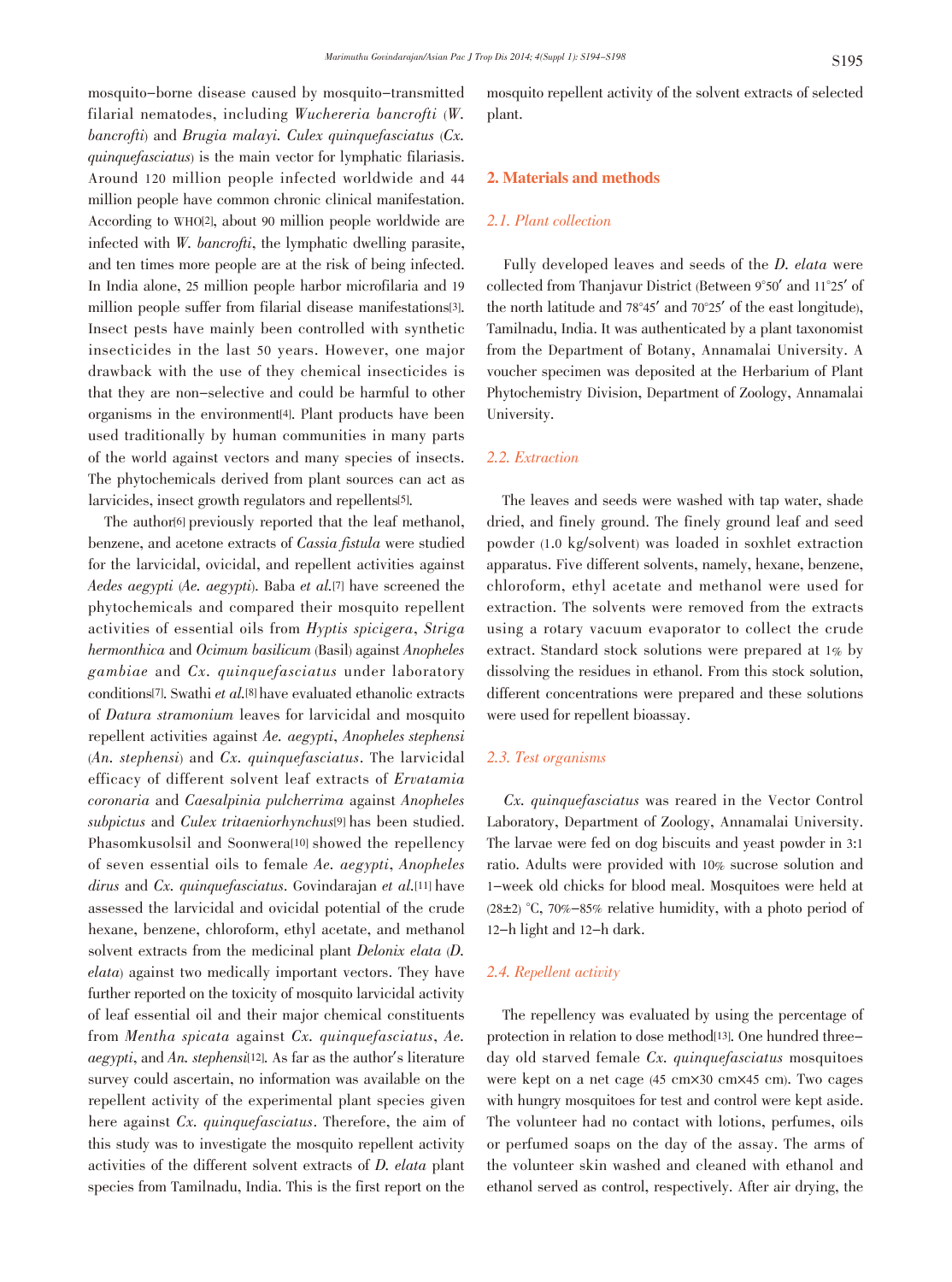arms of the volunteer, only  $25 \text{ cm}^2$  dorsal side of the skin on each arm was exposed and the remaining area covered by rubber gloves. The different concentrations of crude extracts were applied. Cx. quinquefasciatus were tested during the night from 19.00 to 05.00 h. The control and treated arm were introduced simultaneously into the mosquito cage, and gently tapping the sides on the experimental cages, the mosquitoes were activated. The volunteer conducted their test of each concentration by inserting the treated and control arm into cages at a same time for one full minute for every 5 min. The mosquitoes that land on the hand were recorded and then shaken off before it imbibes any blood. The percentage of repellency was calculated by the formula. % repellency =  $[(T_a - T_b)/T_a] \times 100$ 

Where  $T_a$  is the number of mosquitoes in the control group, and  $T<sub>b</sub>$  is the number of mosquitoes in the treated group.

## 3. Results

In the present observation, the results from the skin repellent activity of hexane, ethyl acetate, benzene, chloroform and methanol extract of D. elata leaf and seed against blood starved adult female of Cx. quinquefasciatus is given in Tables 1 and 2. The present results show that the percentage protection in relation to dose and time (min). Among the tested solvents, the maximum efficacy was observed in the leaf and seed methanol extract. The highest concentrations of 5.0 mg/cm2 leaf and seed methanol extract of D. elata provided over <sup>150</sup> and <sup>120</sup> min protection against Cx. quinquefasciatus, respectively. In this observation, the plant crude extracts gave protection against mosquito bites without any allergic reaction to the test person, and also, the repellent activity is dependent on the strength of the plant extracts. The tested plant crude extracts have exerted promising repellent against all the three mosquitoes.

#### Table 1

Repellency of different solvent leaf extracts of  $D$ . *elata* against  $Cx$ . *quinquefasciatus*.

| Solvent          | Concentration -<br>(mg/cm <sup>2</sup> ) | Repellency%±SD                 |                             |               |                                                                             |                                              |              |                |                |
|------------------|------------------------------------------|--------------------------------|-----------------------------|---------------|-----------------------------------------------------------------------------|----------------------------------------------|--------------|----------------|----------------|
|                  |                                          | Time of post application (min) |                             |               |                                                                             |                                              |              |                |                |
|                  |                                          | 30                             | 60                          | 90            | 120                                                                         | 150                                          | 180          | 210            | 240            |
| Methanol         | 1.0                                      |                                | $100+0.0$ $100+0.0$         | $100+0.0$     |                                                                             | $94.5 \pm 1.5$ 81.7 $\pm$ 1.4 66.5 $\pm$ 1.2 |              | $51.2 + 1.7$   | $38.9 \pm 1.5$ |
|                  | 2.5                                      | $100+0.0$                      | $100+0.0$                   | $100 \pm 0.0$ | $100 \pm 0.0$                                                               | $93.7 \pm 1.7$ 79.6 $\pm 1.4$                |              | $65.4 + 1.0$   | $51.7 + 1.6$   |
|                  | 5.0                                      | $100+0.0$                      | $100+0.0$                   | $100 \pm 0.0$ | $100 \pm 0.0$                                                               | $100 \pm 0.0$                                | $95.2 + 1.9$ | $82.0 \pm 1.2$ | $69.3 \pm 1.2$ |
| Ethyl<br>acetate | 1.0                                      |                                |                             |               | $100\pm0.0$ $100\pm0.0$ $93.4\pm1.6$ $77.6\pm1.6$ $61.8\pm1.5$ $46.2\pm1.7$ |                                              |              | $33.5 + 2.1$   | $21.7 + 1.0$   |
|                  | 2.5                                      |                                | $100+0.0$ $100+0.0$         |               | $100\pm0.0$ 94.0 $\pm1.9$ 80.4 $\pm1.6$ 67.5 $\pm1.0$                       |                                              |              | $50.3 \pm 2.5$ | $37.6 \pm 1.9$ |
|                  | 5.0                                      |                                | $100 \pm 0.0$ $100 \pm 0.0$ | $100 \pm 0.0$ |                                                                             | $100 \pm 0.0$ 96.1 $\pm$ 1.4 82.3 $\pm$ 2.6  |              | $69.6 \pm 1.0$ | $53.2 \pm 2.0$ |
| Chloroform       | 1.0                                      |                                |                             |               | 100±0.0 100±0.0 91.4±1.9 75.2±1.1 58.9±1.8 45.2±2.4                         |                                              |              | $32.1 \pm 1.4$ | $20.2 \pm 2.5$ |
|                  | 2.5                                      |                                | $100+0.0$ $100+0.0$         |               | $100+0.0$ $92.5+1.9$ $78.1+1.6$ $65.3+1.0$                                  |                                              |              | $48.6 + 0.9$   | $31.7 \pm 1.6$ |
|                  | 5.0                                      |                                | $100 \pm 0.0$ $100 \pm 0.0$ | $100 \pm 0.0$ |                                                                             | $100 \pm 0.0$ 93.4 $\pm$ 1.2 79.3 $\pm$ 1.6  |              | $65.7 \pm 1.4$ | $51.4 \pm 1.4$ |
| Benzene          | 1.0                                      |                                |                             |               | $100+0.0$ $100+0.0$ $89.0+1.9$ $74.1+1.6$ $55.2+1.5$ $42.8+1.4$             |                                              |              | $30.6 + 1.5$   | $19.3 + 1.3$   |
|                  | 2.5                                      |                                | $100 \pm 0.0$ $100 \pm 0.0$ |               | $100\pm0.0$ $90.7\pm1.2$ $77.0\pm1.0$ $63.9\pm1.2$                          |                                              |              | $45.6 \pm 1.3$ | $30.3 \pm 1.8$ |
|                  | 5.0                                      | $100 \pm 0.0$                  | $100 \pm 0.0$               | $100 \pm 0.0$ |                                                                             | $100 \pm 0.0$ 91.6 $\pm 2.5$ 78.4 $\pm 1.3$  |              | $64.1 \pm 1.0$ | $49.2 \pm 1.0$ |
| Hexane           | 1.0                                      | $100+0.0$                      | $100 \pm 0.0$               |               | 88.2±1.5 72.6±1.9 52.7±1.9 40.5±2.0                                         |                                              |              | $29.2 \pm 1.6$ | $15.3 \pm 1.5$ |
|                  | 2.5                                      | $100+0.0$                      | $100 \pm 0.0$               |               | $92.7 \pm 1.6$ 78.4 $\pm 1.4$ 62.6 $\pm 1.4$ 47.2 $\pm 1.8$                 |                                              |              | $33.2 \pm 1.9$ | $20.8 \pm 1.4$ |
|                  | 5.0                                      |                                | $100+0.0$ $100+0.0$         |               | $100+0.0$ 93.5 + 1.0 79.8 + 2.0 63.7 + 1.4                                  |                                              |              | $49.5 + 2.3$   | $35.0 + 1.0$   |

#### Table 2

Repellency of different solvent seed extracts of D. elata against Cx. quinquefasciatus.

| Repellency%±SD<br>Concentration                                                                                                               |     |  |  |  |  |  |  |  |  |
|-----------------------------------------------------------------------------------------------------------------------------------------------|-----|--|--|--|--|--|--|--|--|
|                                                                                                                                               |     |  |  |  |  |  |  |  |  |
| Time of post application (minutes)<br>solvent                                                                                                 |     |  |  |  |  |  |  |  |  |
| (mg/cm <sup>2</sup> )<br>30<br>60<br>90<br>120<br>150<br>180<br>210                                                                           | 240 |  |  |  |  |  |  |  |  |
| 1.0<br>$100 \pm 0.0$<br>$100 \pm 0.0$<br>$100\pm0.0$ $92.8\pm2.3$ $79.8\pm1.2$ $65.9\pm1.5$ $52.3\pm2.1$ $39.5\pm2.0$                         |     |  |  |  |  |  |  |  |  |
| Methanol<br>2.5<br>$100 \pm 0.0$<br>$100 \pm 0.0$<br>$100\pm0.0$ 94.2 $\pm1.7$ 80.5 $\pm1.6$ 68.2 $\pm2.0$ 55.4 $\pm1.3$ 41.8 $\pm1.6$        |     |  |  |  |  |  |  |  |  |
| 5.0<br>$100+0.0$<br>$100\pm0.0$ $100\pm0.0$ $96.8\pm2.3$ $82.1\pm1.6$ $69.5\pm1.8$ $56.1\pm1.8$<br>$100+0.0$                                  |     |  |  |  |  |  |  |  |  |
| 1.0<br>$100 \pm 0.0$<br>$100 \pm 0.0$<br>$94.1 \pm 1.1$ $80.0 \pm 1.5$ $66.2 \pm 1.5$ $53.1 \pm 1.7$ $38.1 \pm 1.1$ $25.6 \pm 2.5$<br>Ethyl   |     |  |  |  |  |  |  |  |  |
| 2.5<br>$100+0.0$<br>$100+0.0$<br>$95.2+1.9$ $82.1+1.6$ $68.9+1.8$ $54.7+1.3$ $41.9+1.7$ $30.3+1.9$                                            |     |  |  |  |  |  |  |  |  |
| acetate<br>5.0<br>$100\pm0.0$ $96.2\pm2.0$ $81.3\pm1.8$ $68.3\pm2.1$ $54.1\pm2.3$ $41.0\pm2.4$<br>$100 \pm 0.0$<br>$100 \pm 0.0$              |     |  |  |  |  |  |  |  |  |
| 1.0<br>$100+0.0$<br>$92.5+2.1$ 78.1 + 1.8 64.2 + 1.6 51.0 + 2.6 36.2 + 1.9 23.8 + 1.6<br>$100+0.0$                                            |     |  |  |  |  |  |  |  |  |
| Chloroform<br>2.5<br>94.2±1.2 79.8±1.3 67.0±1.2 53.0±1.8 40.2±2.0 28.5±1.8<br>$100+0.0$<br>$100+0.0$                                          |     |  |  |  |  |  |  |  |  |
| 5.0<br>$100 \pm 0.0$<br>$100\pm0.0$ 94.3 $\pm1.4$ 80.7 $\pm1.0$ 66.2 $\pm1.9$ 51.9 $\pm1.6$ 40.2 $\pm1.4$<br>$100 \pm 0.0$                    |     |  |  |  |  |  |  |  |  |
| 1.0<br>$100+0.0$<br>90.7±2.0 76.8±2.1 62.0±2.3 49.8±1.2 34.3±1.8 21.9±1.0<br>$100+0.0$                                                        |     |  |  |  |  |  |  |  |  |
| Benzene<br>2.5<br>$92.7 \pm 1.1$ $78.5 \pm 1.6$ $66.1 \pm 1.5$ $51.8 \pm 1.0$ $38.1 \pm 1.5$ $26.2 \pm 1.7$<br>$100 \pm 0.0$<br>$100 \pm 0.0$ |     |  |  |  |  |  |  |  |  |
| 5.0<br>$100+0.0$<br>$100\pm0.0$ $93.2\pm1.8$ $79.3\pm2.0$ $65.1\pm1.4$ $49.2\pm1.6$ $37.5\pm1.3$<br>$100+0.0$                                 |     |  |  |  |  |  |  |  |  |
| 1.0<br>95.6±0.8 82.1±1.4 69.4±2.1 55.3±1.6 43.7±2.4 31.1±1.9 18.9±1.0<br>$100+0.0$                                                            |     |  |  |  |  |  |  |  |  |
| Hexane<br>88.4+1.7 75.3+2.3 61.7+1.7 48.2+2.3 35.3+1.8 24.2+1.5<br>2.5<br>$100+0.0$<br>$100+0.0$                                              |     |  |  |  |  |  |  |  |  |
| $100+0.0$<br>$100+0.0$<br>$100\pm0.0$ 91.4 $\pm1.0$ 78.0 $\pm1.0$ 63.8 $\pm1.0$ 47.6 $\pm1.2$ 36.2 $\pm2.0$<br>5.0                            |     |  |  |  |  |  |  |  |  |

## 4. Discussion

Plants are rich sources of bioactive compounds that can be used to develop environmentally safe vector and pest managing agents. Phytoextracts are emerging as potential mosquito control agents, with low cost, easy-to-administer, and risk-free properties. Our results showed that the crude hexane, benzene, chloroform, ethyl acetate, and methanol solvent extracts of leaf and seed of D. elata have significant repellent property against filariasis vector mosquito Cx. quinquefasciatus. This result is comparable to earlier reports by Murugan et al.[14] who observed maximum repellent activity were observed at 450 mg/L with ethanol extracts of Citrus sinensis. They also observed a mean complete protection time ranged from 150 to 180 min. The ethanol extract of Citrus sinensis showed 100% repellency in <sup>150</sup> min and showed complete protection in 90 min at 350 mg/L against An. stephensi, Ae. aegypti and Cx. quinquefasciatus, respectively. Amersan et al.[15] have shown that hexane, chloroform benzene, acetone, and methanol extracts of Cassia tora provided significant repellent activity against Cx. quinquefasciatus, Ae. aegypti and An. stephensi. These researchers saw the highest repellency for 210 min with methanol extract against An. stephensi. The methanol extract repelled An. stephensi the most followed by Ae. aegypti and Cx. quinquefasciatus in that order.

The repellent activity of plant extract of Artemisia nilagirica plants at five different concentrations of 50, 150, 250, 350 and 450 mg/L have also been tested[16]. The highest repellency of 180 min was observed in methanol extract of Artemisia nilagirica against An. stephensi followed by Ae. aegypti, respectively<sup>[16]</sup>. Previously, the author<sup>[17]</sup> has demonstrated that the methanol extract of Coccinia indica is more repellent than the other extracts tested. A higher concentration of 5.0 mg/cm<sup>2</sup> provided 100% protection up to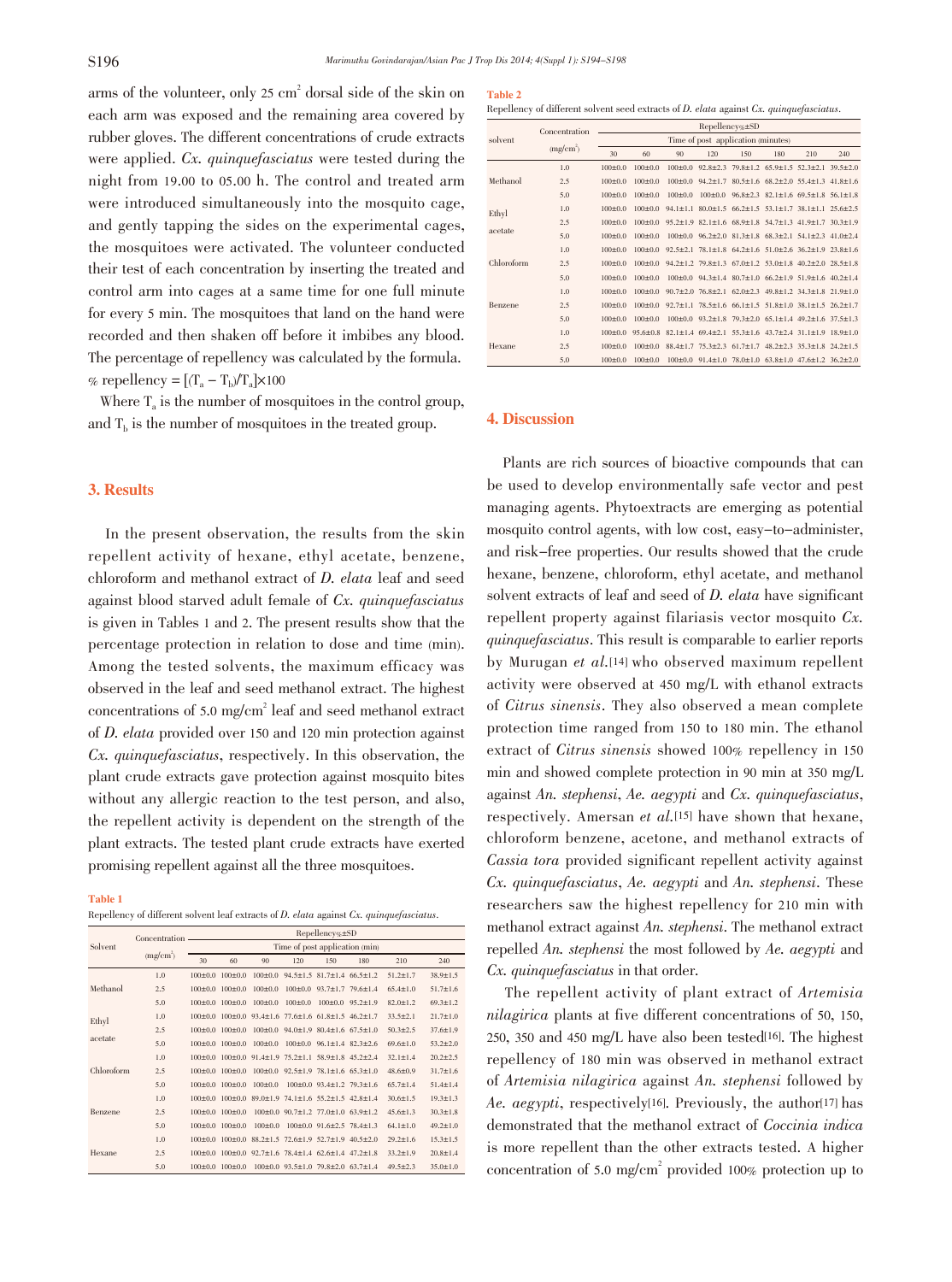<sup>270</sup> min against Cx. quinquefasciatus and <sup>210</sup> min against Ae. aegypti and An. stephensi, respectively. With respect to mortality, Govindarajan and Sivakumar<sup>[18]</sup> have observed the highest mortality in methanol extract of Cardiospermum halicacabum against three important vector mosquito species. Among the three species, An. stephensi produce the highest  $LC_{50}$  and  $LC_{90}$  values (186.00 and 346.06 mg/L respectively). In contrast, the  $LC_{50}$  and  $LC_{90}$  values of  $Cx$ . quinquefasciatus and Ae. aegypti were 211.78, 227.33 mg/L and 395.28, 423.33 mg/L, respectively.

The methanol extract of Ervatamia coronaria was found to be more repellent than Caesalpinia pulcherrima extract. A higher concentration of 5.0 mg/cm<sup>2</sup> provided 100% protection up to 150, <sup>180</sup> and <sup>210</sup> min against Cx. quinquefasciatus, Ae. *aegypti* and An. *stephensi*, respectively<sup>[19]</sup>. The author<sup>[20]</sup>has also evaluated the larvicidal and repellent activities of crude extract of Sida acuta against the above noted important mosquitoes with  $LC_{50}$  values ranging between 38 to 48 mg/L. The crude extract Sida acuta proved to have strong repellent action as it provided 100% protection against An. stephensi for 180 min followed by Ae. aegypti (150 min) and  $Cx$ . quinquefasciatus (120 min). Pushpanathan et al.[21] reported that the essential oil of Zingiber officinalis showed repellent activity at 4.0 mg/cm<sup>2</sup> and provided 100% protection of up to <sup>120</sup> min against Cx. quinquefasciatus. Compared with earlier reports, our results revealed that the experimental plant extracts were effective to control Cx. quinquefasciatus. From these results, it was concluded that the plant D. elata exhibits repellent activity against important vector mosquito. The flora of India has rich biodiversity of aromatic plants with potential for developing natural insecticides to control mosquito vectors and possibly other pests. These results of this study are encouraging and could assist in the search for new active natural compounds offering an alternative to synthetic insecticides from other medicinal plants.

## Conflict of interest statement

We declare that we have no conflict of interest.

## Acknowledgements

The authors are grateful to the University Grants Commission (UGC) (F.No.39-646/2010 (SR)), New Delhi, India for providing financial assistance for the present investigation and thankful to the Professor and Head, Department of Zoology, Annamalai University for the laboratory facilities provided. We acknowledge the staff members of the VCRC (ICMR), Pondicherry for their cooperation.

## **Comments**

## Background

Diseases that are health care associated transmission of viruses to human from mosquitoes are an expanding problem in tropical and subtropical regions. The infected people carry the nocturnally periodic  $W$ . bancrofti, which has Cx. quinque fasciatus as the main mosquito vector. The literature reports a higher interest for a vector caused by lymphatic filariasis. However, also determine the repellent activity of hexane, ethyl acetate, benzene, chloroform and methanol extract of D. elata leaf and seed against Cx. quinquefasciatus.

## Research frontiers

Studies are being performed in order to determine which are the significant reservoir of this result can be concluded the crude extract of D. elata was potential for controlling filariasis vector mosquito, Cx. quinquefasciatus.

## Related reports

Govindarajan et al. (2012) reported larvicidal and ovicidal potential of the crude hexane, benzene, chloroform, ethyl acetate, and methanol solvent extracts from the medicinal plant D. elata against the medically important mosquito vectors, An. stephensi and Ae. aegypti. Swathi et al. (2012) evaluate the ethanolic extracts of leaves of Datura stramonium were evaluated for larvicidal and mosquito repellent activities against Ae. aegypti, An. stephensi and Cx. quinquefasciatus.

## Innovations & breakthroughs

D. elata exhibits repellent activity against important vector mosquito. The flora of India has rich aromatic plant diversity with potential for development of natural insecticides for control of mosquito and other pests. This study has showed that could encourage the search for new active natural compounds offering an alternative to synthetic insecticides from other medicinal plants.

## Applications

Plants are rich sources of bioactive compounds that can be used to develop environmentally safe vector and pest managing agents. Phytoextracts are emerging as potential mosquito control agents, with low-cost, easy-to-administer, and risk-free properties. The result of the present study repellency was evaluated by using the percentage of